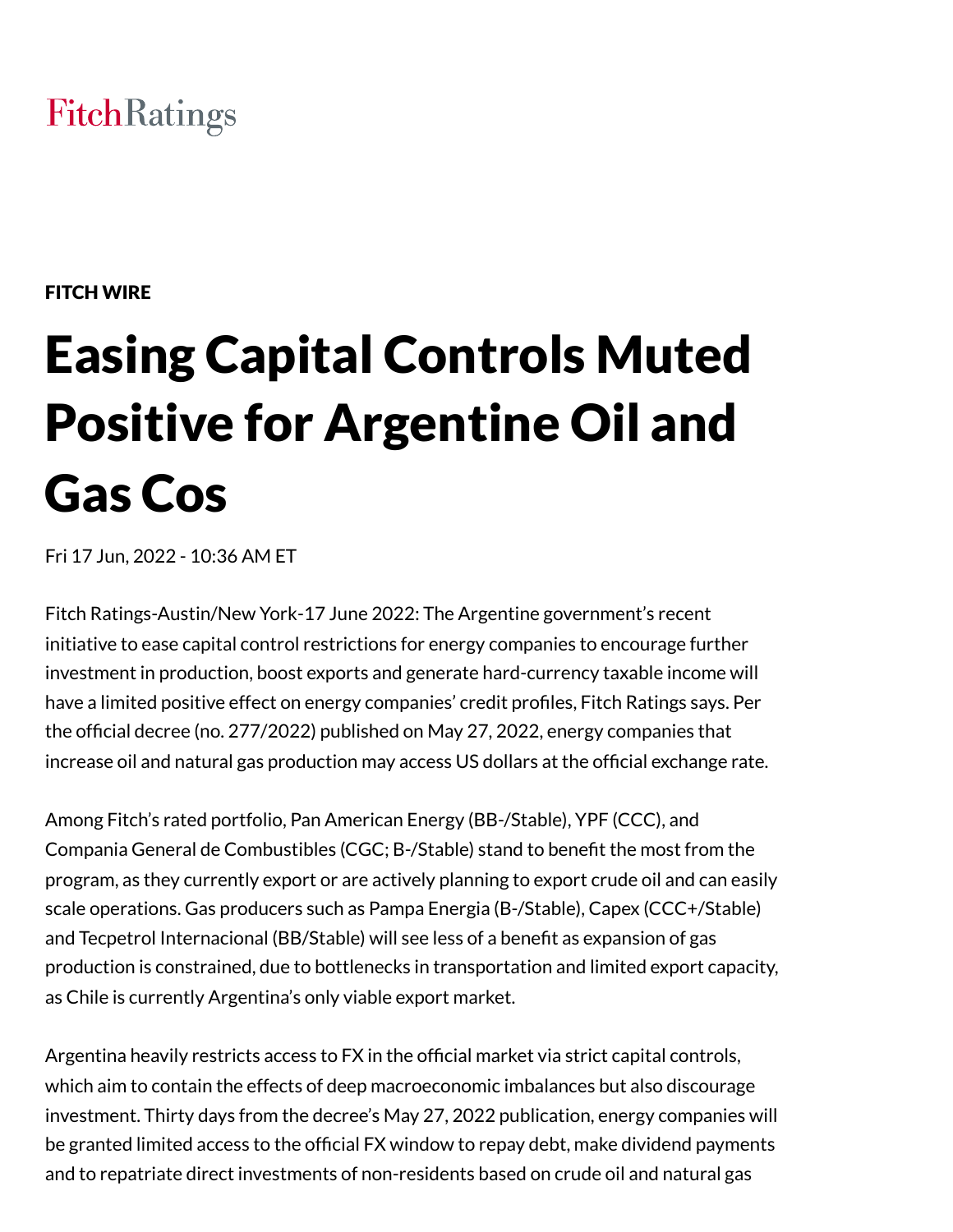produced above 2021 volumes, considered the baseline. Oil and natural gas companies will be able to use 20% and 30%, respectively, of additional revenue from the incremental output for unrestricted access to FX. Incremental production and exports are expected to provide a nominal boost to revenue in the short term.

Overreliance on expensive liquefied natural gas (LNG) imports, coupled with Argentina's FX reserves estimated at USD5.8 billion, which are declining rather than growing per its IMF program targets, are factors behind the government's policy. The nation produced an average of 513,563 barrels of oil per day and 4.3 billion cubic feet of gas per day in 2021. Argentina remains a net importer of gas, primarily LNG in 2021 and so far in 2022. Imports from Bolivia historically averaged two-thirds of imports. Energy development and increased production is constrained by Argentina's volatile regulatory and economic environment and infrastructure bottlenecks, such as the lack of a liquefaction facility for LNG exports.

The Vaca Muerta deposit, situated in the Neuquen Basin in northern Patagonia, is the second-largest shale gas deposit and fourth-largest shale oil reserve globally. If fully developed, Vaca Muerta has the capacity to transform Argentina from being energy deficient to being a net exporter, even in the winter months.

The government declared in February 2022 the construction of the new President Nestor Kirchner pipeline, a project of strategic public interest to facilitate national production of natural gas. The proposed pipeline will connect Vaca Muerta to the Buenos Aires region and is estimated to increase transportation capacity by 25% to 44 million cubic meters. It remains to be seen if the project will be completed by mid-to-late 2023, when auctions will be announced for transport capacity from the pipeline, given there have already been setbacks due to political discord.

Energy companies will need to plan for additional capex to make the most of the vast hydrocarbon resource. Furthermore, with an upcoming presidential election in 2023, it remains to be seen if an FX policy and regulatory framework can be preserved to support the goals of increased energy investment and production.

Contacts:

Julieta Garcia Seebach Director, Latin America Corporate Ratings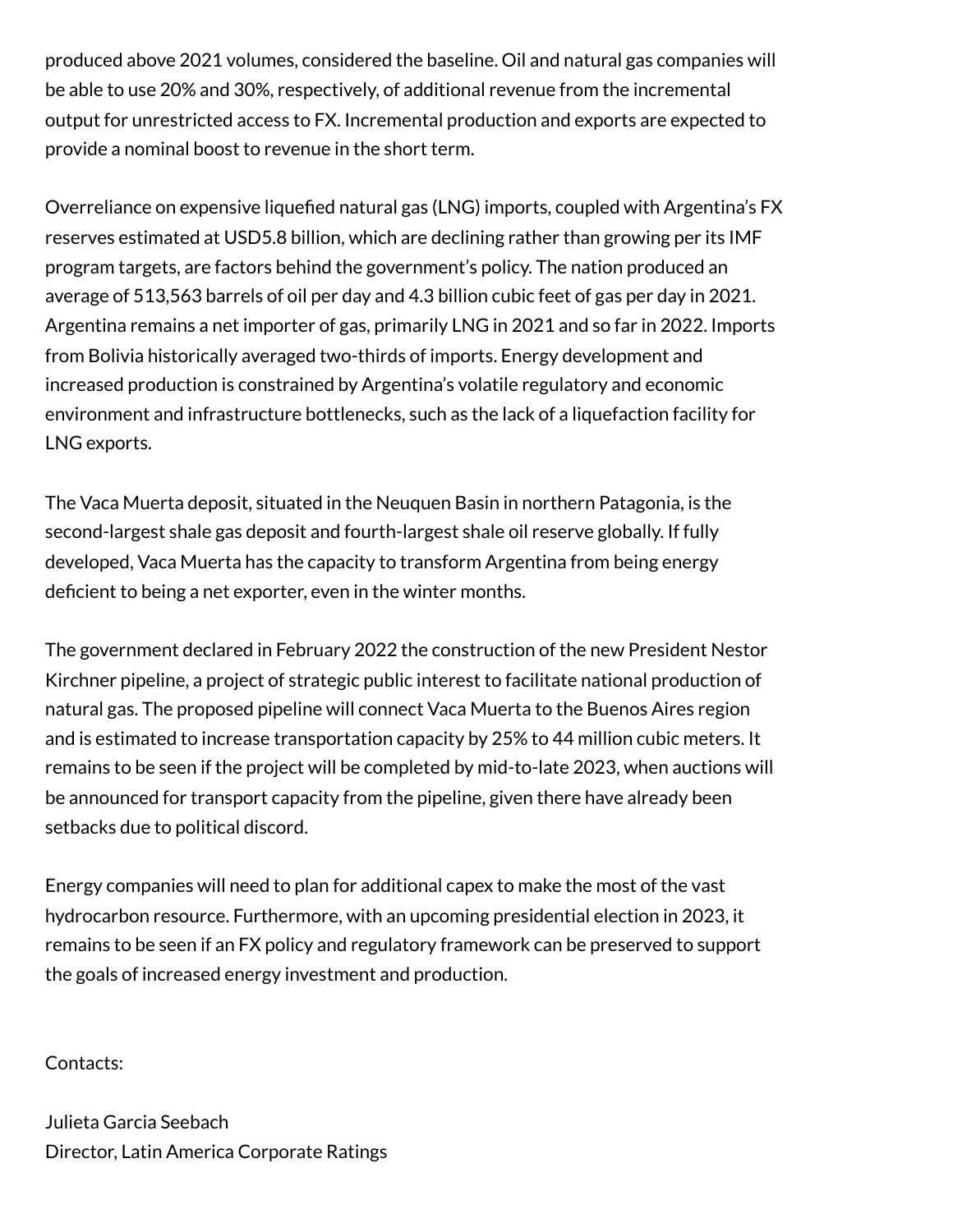+1 512 215-3743 Fitch Ratings, Inc. 2600 Via Fortuna, Suite 330 Austin, TX 78746

Lincoln Webber, CFA, CAIA Director, Latin American Corporate Ratings +1 646 582-3523 Fitch Ratings, Inc. Hearst Tower 300 W. 57th Street New York, NY 10019

Saverio Minervini Senior Director, Head of Latin America Energy, Utilities, and Natural Resources +1 212 908-0364

Todd Martinez Senior Director, Sovereign Ratings +1 212 908-0897

Sarah Repucci Senior Director, Fitch Wire Credit Policy – Research +1 212 908-0726

Media Relations: Jaqueline Carvalho, Rio de Janeiro, Tel: +55 21 4503 2623, Email: [jaqueline.carvalho@thefitchgroup.com](mailto:jaqueline.carvalho@thefitchgroup.com)

The above article originally appeared as a post on the Fitch Wire credit market commentary page. The original article can be accessed at [www.fitchratings.com](http://www.fitchratings.com/). All opinions expressed are those of Fitch Ratings.

All Fitch Ratings (Fitch) credit ratings are subject to certain limitations and disclaimers. Please read these limitations and disclaimers by following this link: <https://www.fitchratings.com/understandingcreditratings>. In addition, the following <https://www.fitchratings.com/rating-definitions-document> details Fitch's rating definitions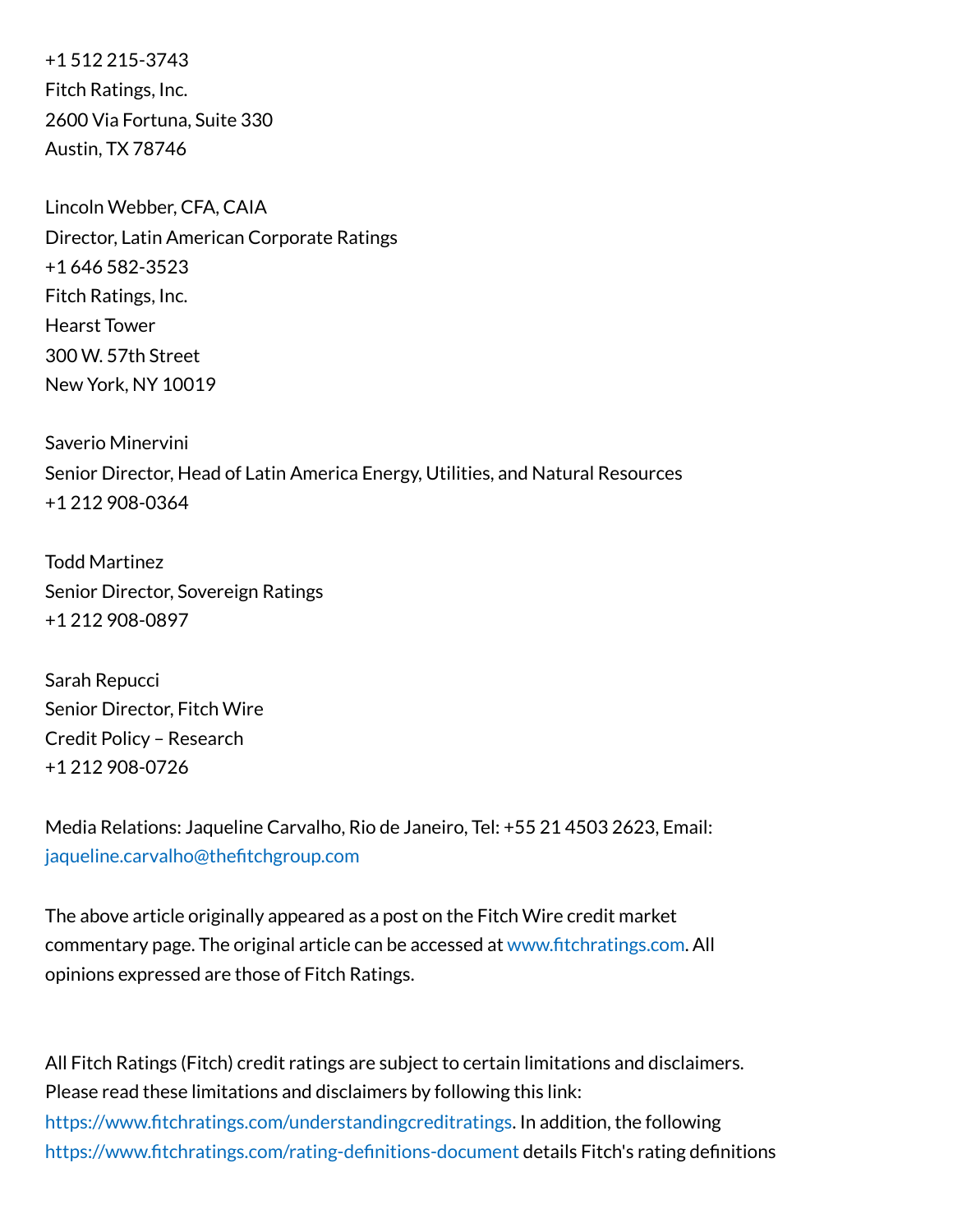for each rating scale and rating categories, including definitions relating to default. Published ratings, criteria, and methodologies are available from this site at all times. Fitch's code of conduct, confidentiality, conflicts of interest, affiliate firewall, compliance, and other relevant policies and procedures are also available from the Code of Conduct section of this site. Directors and shareholders' relevant interests are available at [https://www.fitchratings.com/site/regulatory.](https://www.fitchratings.com/site/regulatory) Fitch may have provided another permissible or ancillary service to the rated entity or its related third parties. Details of permissible or ancillary service(s) for which the lead analyst is based in an ESMA- or FCA-registered Fitch Ratings company (or branch of such a company) can be found on the entity summary page for this issuer on the Fitch Ratings website.

In issuing and maintaining its ratings and in making other reports (including forecast information), Fitch relies on factual information it receives from issuers and underwriters and from other sources Fitch believes to be credible. Fitch conducts a reasonable investigation of the factual information relied upon by it in accordance with its ratings methodology, and obtains reasonable verification of that information from independent sources, to the extent such sources are available for a given security or in a given jurisdiction. The manner of Fitch's factual investigation and the scope of the third-party verification it obtains will vary depending on the nature of the rated security and its issuer, the requirements and practices in the jurisdiction in which the rated security is offered and sold and/or the issuer is located, the availability and nature of relevant public information, access to the management of the issuer and its advisers, the availability of pre-existing third-party verifications such as audit reports, agreed-upon procedures letters, appraisals, actuarial reports, engineering reports, legal opinions and other reports provided by third parties, the availability of independent and competent third- party verification sources with respect to the particular security or in the particular jurisdiction of the issuer, and a variety of other factors. Users of Fitch's ratings and reports should understand that neither an enhanced factual investigation nor any third-party verification can ensure that all of the information Fitch relies on in connection with a rating or a report will be accurate and complete. Ultimately, the issuer and its advisers are responsible for the accuracy of the information they provide to Fitch and to the market in offering documents and other reports. In issuing its ratings and its reports, Fitch must rely on the work of experts, including independent auditors with respect to financial statements and attorneys with respect to legal and tax matters. Further, ratings and forecasts of financial and other information are inherently forward-looking and embody assumptions and predictions about future events that by their nature cannot be verified as facts. As a result, despite any verification of current facts, ratings and forecasts can be affected by future events or conditions that were not anticipated at the time a rating or forecast was issued or affirmed.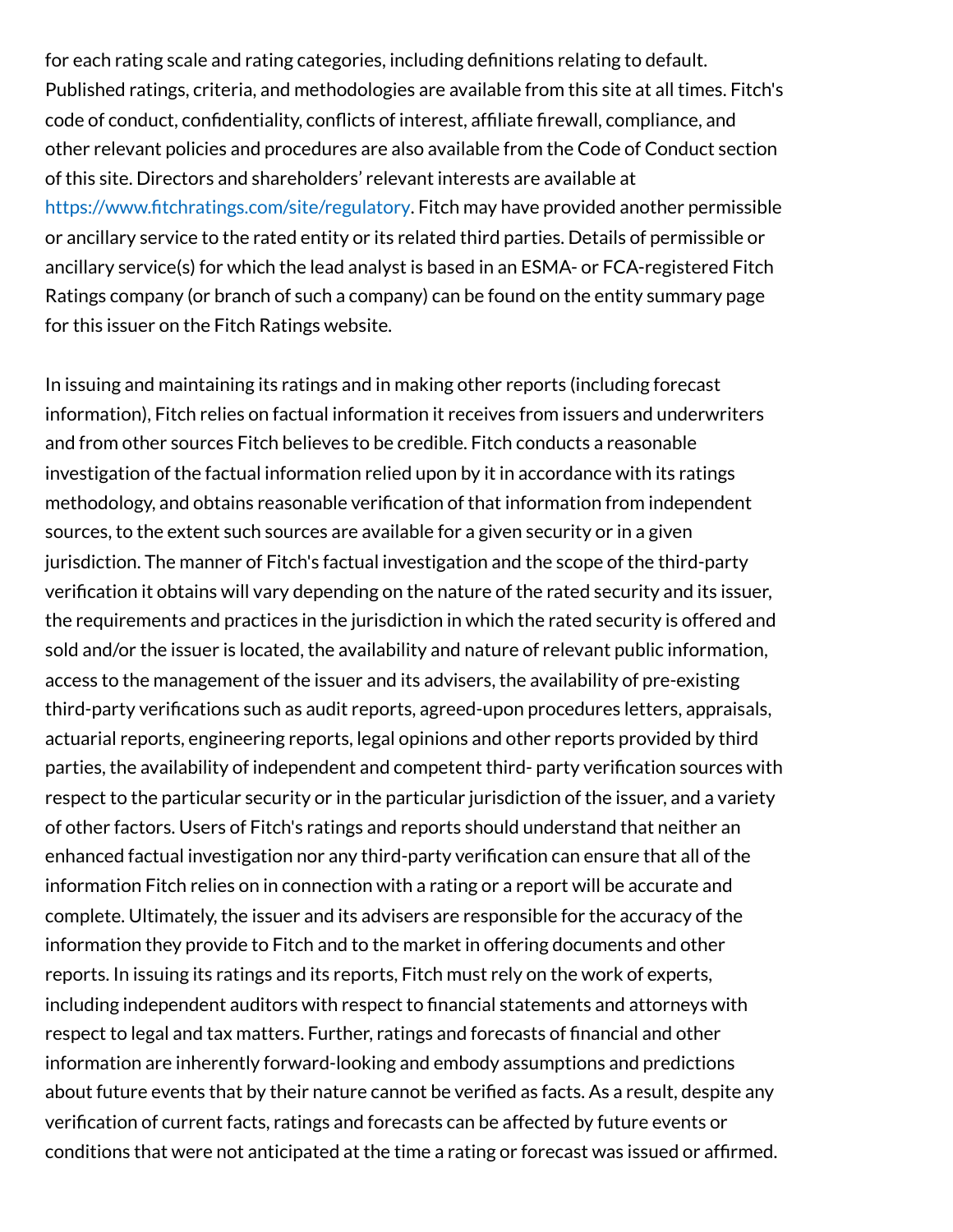The information in this report is provided 'as is' without any representation or warranty of any kind, and Fitch does not represent or warrant that the report or any of its contents will meet any of the requirements of a recipient of the report. A Fitch rating is an opinion as to the creditworthiness of a security. This opinion and reports made by Fitch are based on established criteria and methodologies that Fitch is continuously evaluating and updating. Therefore, ratings and reports are the collective work product of Fitch and no individual, or group of individuals, is solely responsible for a rating or a report. The rating does not address the risk of loss due to risks other than credit risk, unless such risk is specifically mentioned. Fitch is not engaged in the offer or sale of any security. All Fitch reports have shared authorship. Individuals identified in a Fitch report were involved in, but are not solely responsible for, the opinions stated therein. The individuals are named for contact purposes only. A report providing a Fitch rating is neither a prospectus nor a substitute for the information assembled, verified and presented to investors by the issuer and its agents in connection with the sale of the securities. Ratings may be changed or withdrawn at any time for any reason in the sole discretion of Fitch. Fitch does not provide investment advice of any sort. Ratings are not a recommendation to buy, sell, or hold any security. Ratings do not comment on the adequacy of market price, the suitability of any security for a particular investor, or the tax-exempt nature or taxability of payments made in respect to any security. Fitch receives fees from issuers, insurers, guarantors, other obligors, and underwriters for rating securities. Such fees generally vary from US\$1,000 to US\$750,000 (or the applicable currency equivalent) per issue. In certain cases, Fitch will rate all or a number of issues issued by a particular issuer, or insured or guaranteed by a particular insurer or guarantor, for a single annual fee. Such fees are expected to vary from US\$10,000 to US\$1,500,000 (or the applicable currency equivalent). The assignment, publication, or dissemination of a rating by Fitch shall not constitute a consent by Fitch to use its name as an expert in connection with any registration statement filed under the United States securities laws, the Financial Services and Markets Act of 2000 of the United Kingdom, or the securities laws of any particular jurisdiction. Due to the relative efficiency of electronic publishing and distribution, Fitch research may be available to electronic subscribers up to three days earlier than to print subscribers.

For Australia, New Zealand, Taiwan and South Korea only: Fitch Australia Pty Ltd holds an Australian financial services license (AFS license no. 337123) which authorizes it to provide credit ratings to wholesale clients only. Credit ratings information published by Fitch is not intended to be used by persons who are retail clients within the meaning of the Corporations Act 2001.

Fitch Ratings, Inc. is registered with the U.S. Securities and Exchange Commission as a Nationally Recognized Statistical Rating Organization (the 'NRSRO'). While certain of the NRSRO's credit rating subsidiaries are listed on Item 3 of Form NRSRO and as such are